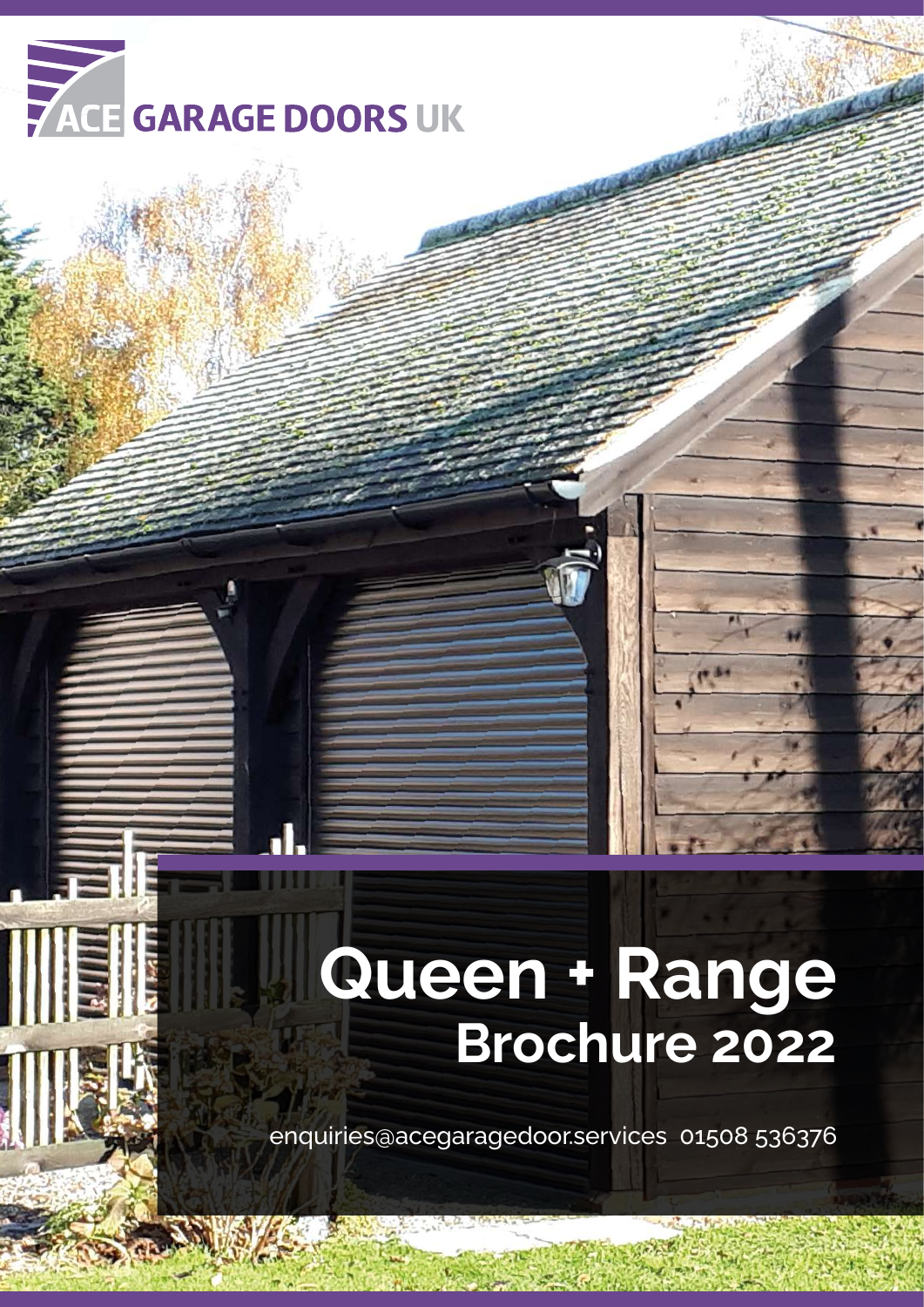

## **About Us**

Ace Garage Doors was form by three guy's who met while working for another Garage door company in 1999. After working together in various roles within that company Glenn, Trevor and Leon thought 'We can do this and do it better. In late 2004 they hit the ground running when they formed Ace Garage Doors. After 16 years they are still going strong supplying and fitting garage doors and awnings throughout East Anglia and pushing slightly further afield into Parts of Lincolnshire and Northamptonshire too.

Ace Garage Doors UK have staff in our Norwich based offices with a combined experience of over 40 years in the trade.

We pride ourselves on the quality of our products, customer service and expert advice. As such your call will be answered typically by the owners of the business offering you a wealth of experience and knowledge to answer your questions.

Similarly, there will also be heavily involved with surveying your property, installing your doors and always oversee the production to ensure optimum quality at all stages from your initial call through to your professionally finished garage door installation. We know that it takes a long time to build a good reputation…we also know that it does not take a long time to ruin it.

Our products are built to last by us. Our manufacturing unit is based in Norwich and we only use the highest quality components from the some of the largest manufacturers sourced worldwide.



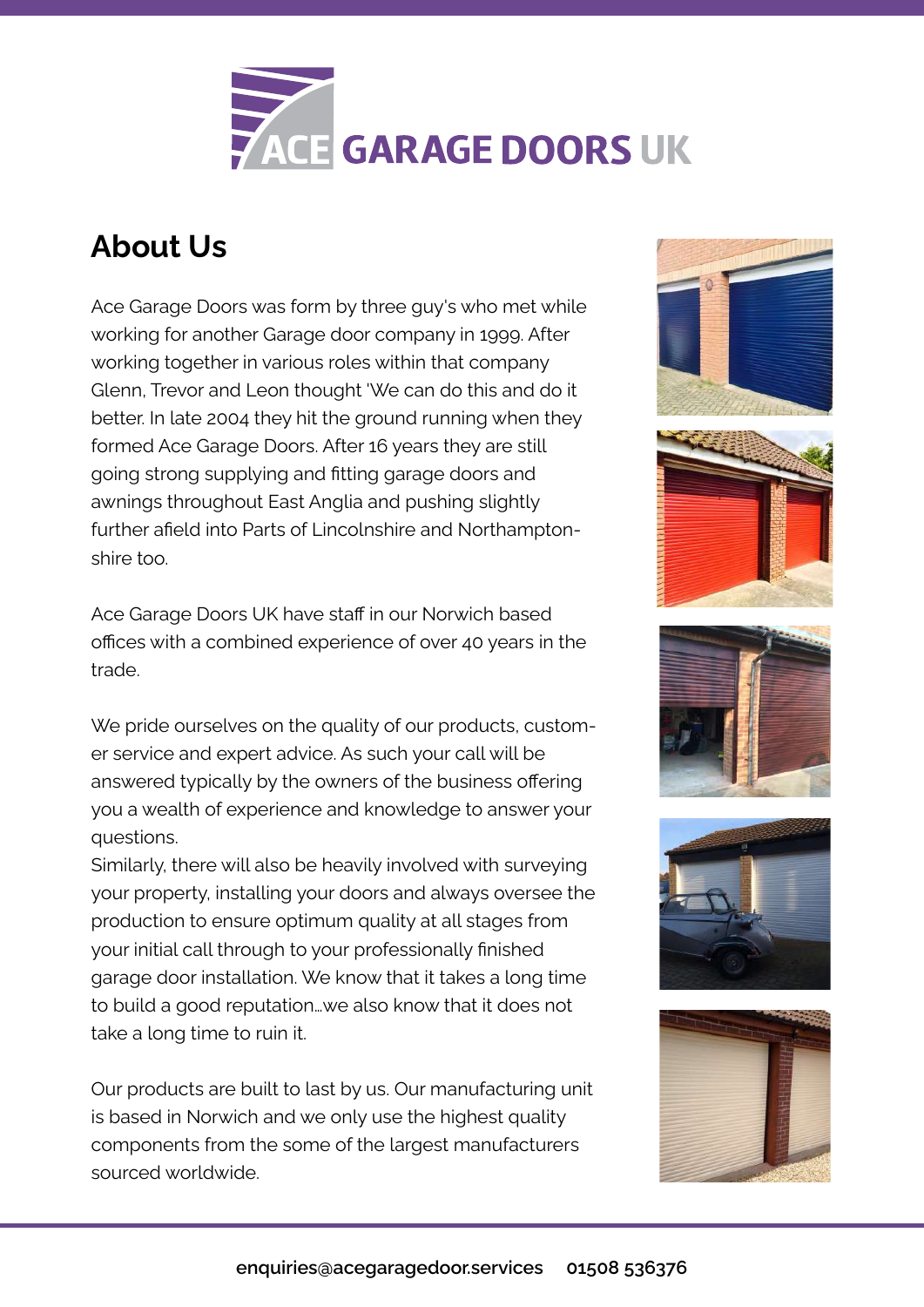

We have total confidence in our products and we only take payment once your installation has been completed either by cash, cheque or direct transfer. No deposit required! All our Ace garage doors and roller shutters come with a 5 YEAR guarantee. Our guarantee covers all parts and labour for the doors and the electronic remote handsets have a 2 year guarantee. All of our products comply with the current CE legislation and machinery directive and full documentation will be supplied on completion of installation.



# **The Queen+**

The Queen+ garage door has been designed with cost in mind but never compromising quality. You will be hard pushed to find a better quality cost effective package than the Queen+ on the market for a single size garage door.

Roller shutter garage doors are the most versatile and low maintenance systems on the market today. With each and every door being made to measure they are capable of being fixed in a variety of ways to suit your requirements.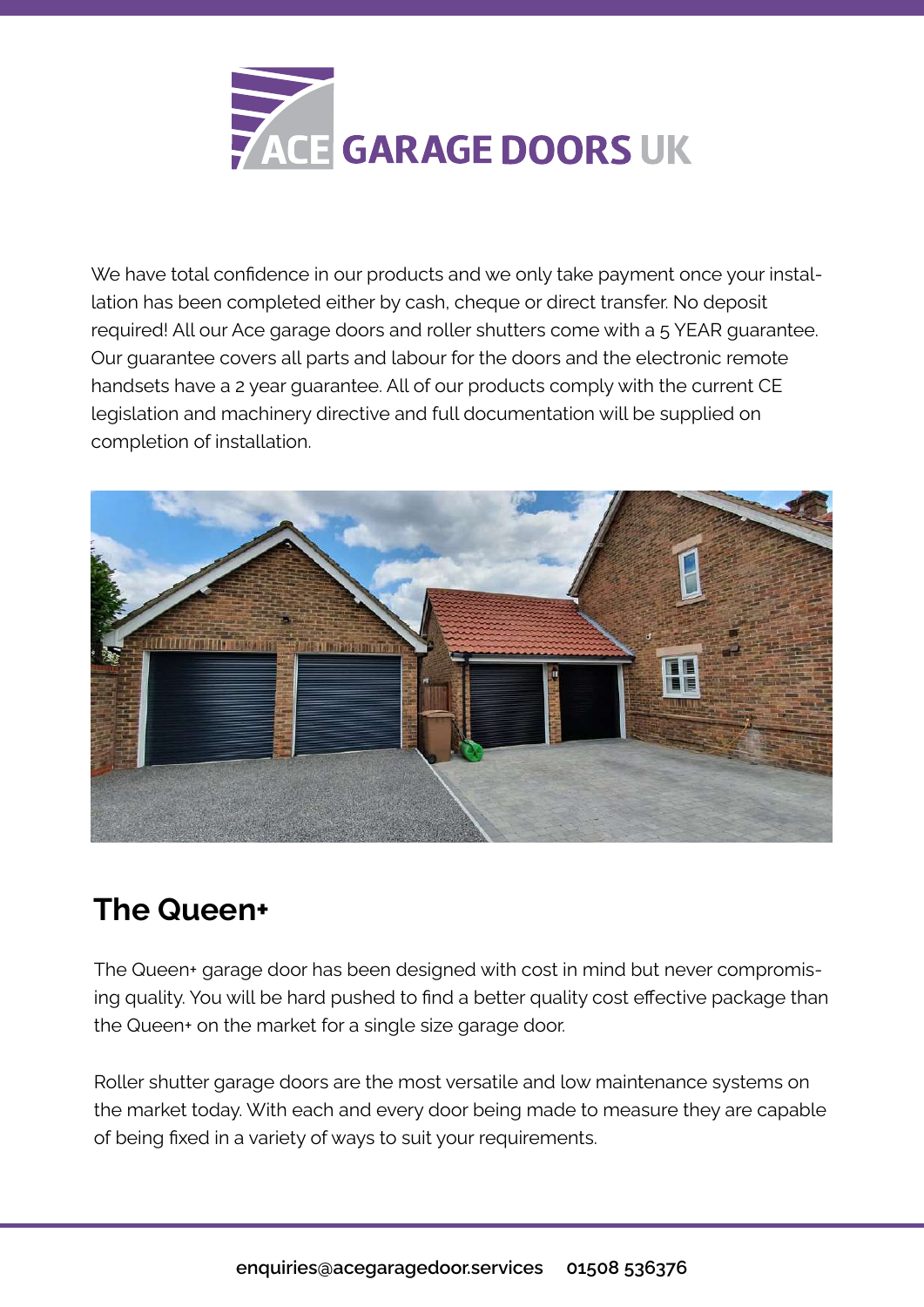

The Ace Garage Doors 'Queen+' is made using high quality, 55mm aluminium skinned and foam insulated lathes to form the curtain or body of the door. Those lathes are powder coated in a choice of 10 colours and require no painting. The guide runner's that take the places of the old (and sometimes rotten) wooden posts are extruded aluminium profiles fitted directly to the brick. These guide runners are powder coated and contain brush strips to minimise drafts and debris in to the garage. At the base of the curtain, there is a colour coded extruded aluminium base rail that houses a rubber seal. This sits directly on the floor to minimise drafts and debris blowing in under the door. The whole system rolls up at a push of a button into an 8" (205mm) box. The fully encased top roll consists of cast aluminium powder coated head plates that are spanned by a strong steel barrel.







#### **All for £899\* \*Subject to site survey**

#### **What do you get?**

• A free survey (this takes no more than half an hour)

• A 55 mm double skinned powder coated fully remote controlled roller shutter garage door any size up to 7ft 6'" (2300 mm) wide, complete with two remotes in a choice of 10 colours

• An internal manual override (enables you to crank the door up from inside in the event of a power cut)External manual overrides for those with no other entry other than the garage door itself +£99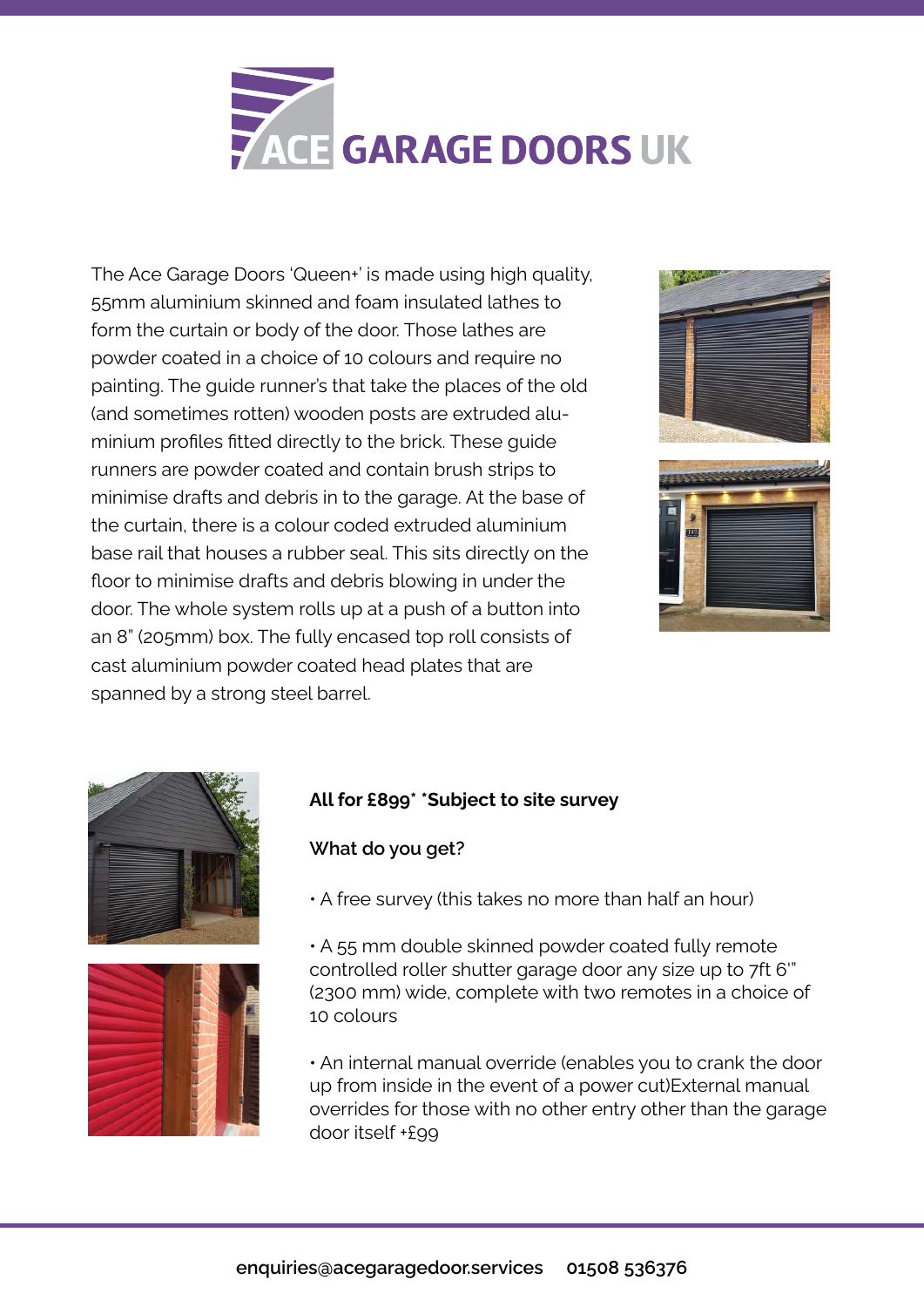

## **Colour Range**

Choose from a range of colours specifically to go with your property. We give you all the customisability options allowing you to choose not only the panel colour but in most cases the frame colour too.

#### **Panel Colours Available**

| <b>White</b>      | <b>RAL 9016</b>          |
|-------------------|--------------------------|
| Dark Brown        | <b>RAL 8019</b>          |
| Ivory             | <b>RAL 1015</b>          |
| Red               | <b>RAL 3004</b>          |
| <b>Black</b>      | <b>RAL 9011</b>          |
| Anthracite Grey   | <b>RAL 7016</b>          |
| <b>Steel Blue</b> | <b>RAL 5011</b>          |
| Fir Green         | <b>RAL 6009</b>          |
| Rosewood          | <b>Wood-Grain Effect</b> |
| Golden Oak        | <b>Wood-Grain Effect</b> |

### **Guide and Top box Colours Available**

| <b>White</b>    | <b>RAL 9016</b>   |
|-----------------|-------------------|
| Dark Brown      | <b>RAL 8019</b>   |
| Anthracite Grey | <b>RAL 7016</b>   |
| <b>Black</b>    | <b>RAL 9011</b>   |
| Rosewood        | Wood-Grain Effect |
| Golden Oak      | Wood-Grain Effect |
|                 |                   |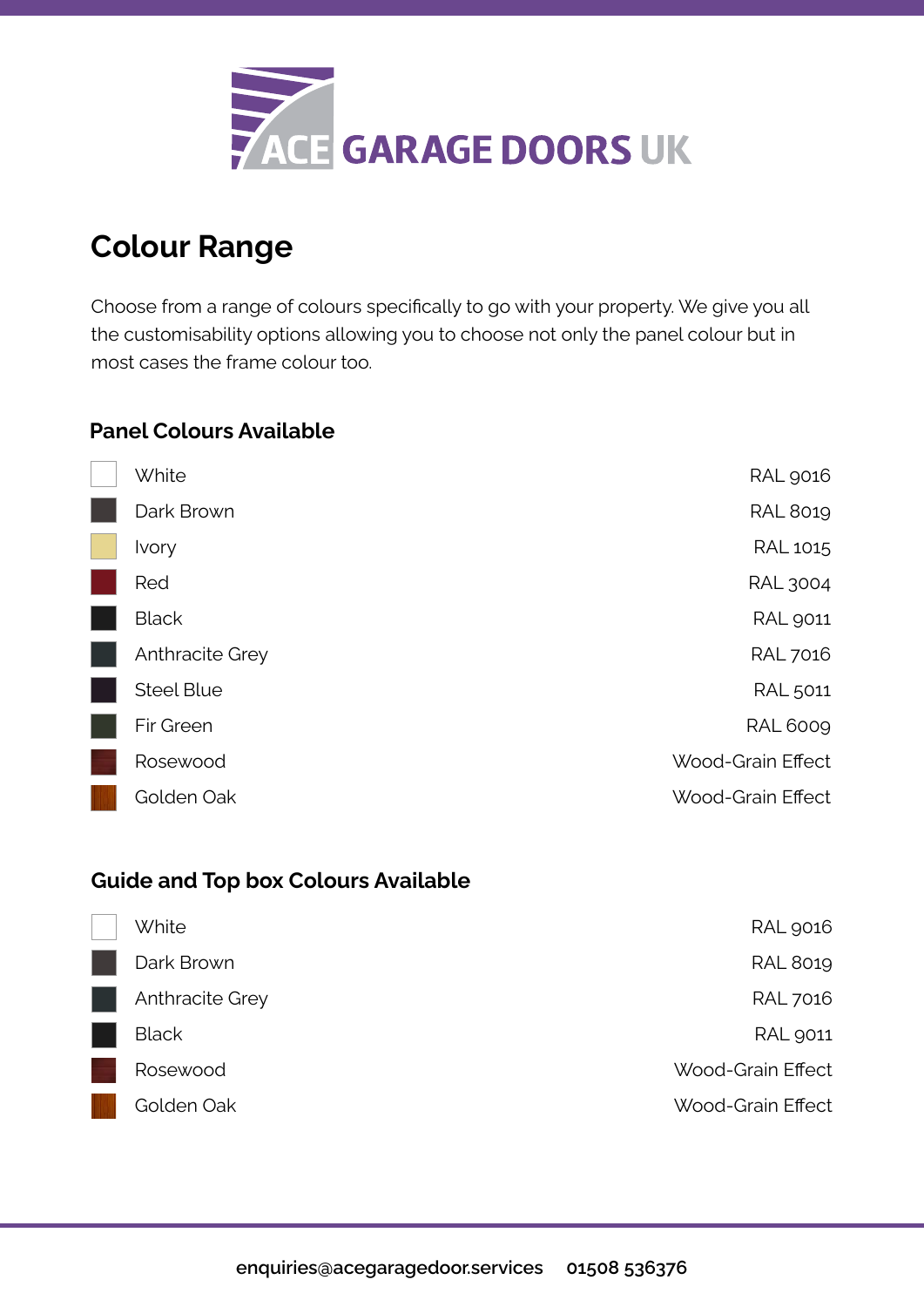



# **Control System**

The PM1 Remote system has been around for a very long time. Also known as the 'Athena' its longevity makes this system almost bullet proof. The system comes with two remotes as standard and also has hard wired button on the side of the box which allows you to operate the garage door without the remotes from inside of the garage. The system comes with a hold to close function for safety.



The PM1 remote controls have open, close and stop buttons and also have an integrated sliding cover which slides up over the buttons reducing the chance of setting the door in operation while the remote is in your pocket or bag.

## **Optional Extra's**

Safety edge system - £200 Extra remotes - £42 Automatic internal Light - £45

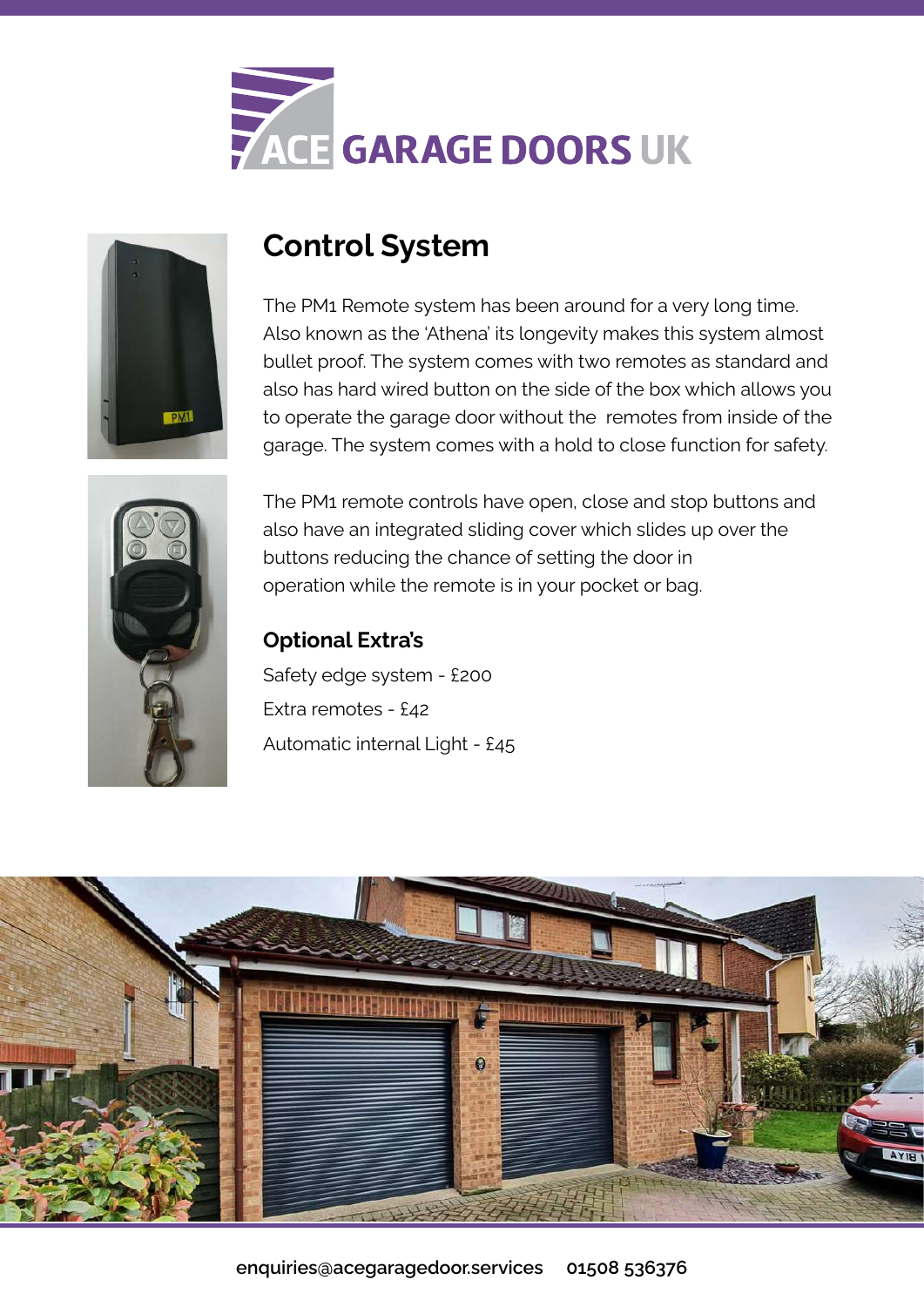



# **About The Queen+**

- 1. The Queen + Comes with a full aluminium canopy that covers the whole top box.
- 2. The aluminium guide rails come with brush strips to minimise drafts.
- 3. The base rail incorporates a rubber seal providing the floor is reasonably level.
- 4. Between the panel and the steel roller, Auto locks lock the door down for security.

5. Powerful 50nm motor. Guaranteed for 5 years complete with a manual override for power failure.

6. Extruded aluminium base rail provides extra strength and security

7. The profile of the lath on the Queen+ is a 55 mm foam filled, double skinned aluminium for improved heat retention.